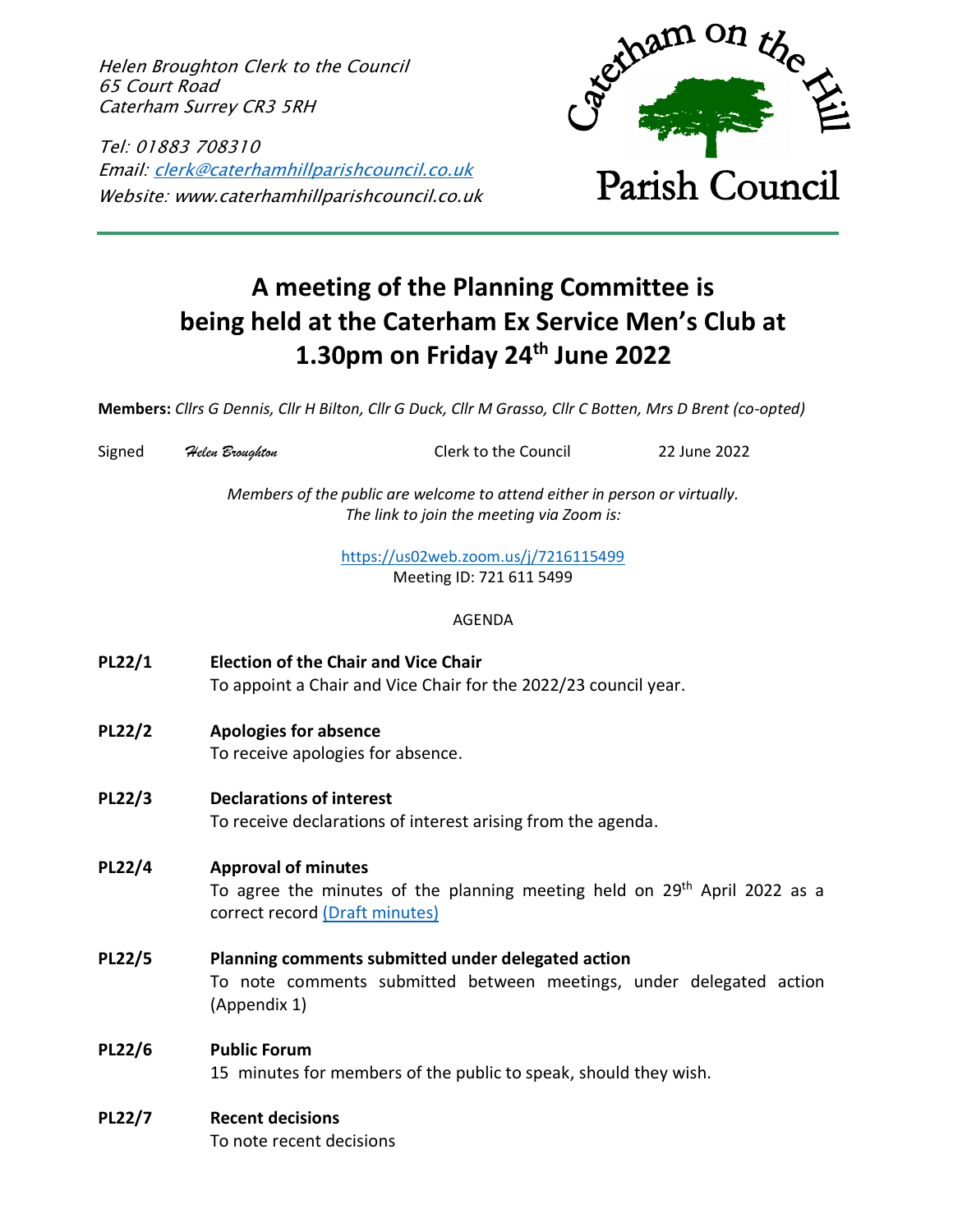## **PL22/8 Planning applications**

To approve responses to the following planning applications:

| Planning list for the week ending 05 06 2022 |                                                                                         |                                                                                                                                                                                                                                                                                                                                                                                                                                                 |
|----------------------------------------------|-----------------------------------------------------------------------------------------|-------------------------------------------------------------------------------------------------------------------------------------------------------------------------------------------------------------------------------------------------------------------------------------------------------------------------------------------------------------------------------------------------------------------------------------------------|
| 2022/558                                     | 155 Addison<br>Road,<br>Caterham,<br>Surrey, CR3<br>5LW                                 | Erection of single storey rear extension, hip to gable roof<br>enlargement, rear dormer together with installation of<br>two rooflights to front roof slope in association with<br>conversion of loft space to habitable accommodation.                                                                                                                                                                                                         |
| 2019/1309/Cond1                              | <b>Town End</b><br>Close, Surrey,<br>CR3 5UQ                                            | Details pursuant to the discharge of condition 5 (Drainage<br>Strategy) of planning permission ref: 2019/1309 dated 11<br>December 2020 (Erection of 2 x 1-bed bungalows with<br>associated parking, landscaping and amenity space.).<br>Details pursuant to the discharge of Conditions 4                                                                                                                                                      |
| 2019/1310/Cond1                              | Rochester<br>Gardens, Town<br>End, Caterham,<br>Surrey, CR3 5UJ                         | (Arboricultural Survey) and 9 (Drainage Strategy) of<br>planning permission ref: 2019/1310 dated 14/12/2020<br>(Erection of 1 x 3-bed dwelling, 2 x 1-bed dwellings and 2<br>x 2-bed self-contained flats with associated parking,<br>access, landscaping and amenity space)                                                                                                                                                                    |
| 2021/636/Cond1                               | <b>Banstead Road</b><br>Garages,<br>Auckland Road,<br>Caterham,<br>Surrey, CR3 5TU      | Details pursuant to the discharge of Conditions 5 (SuDS<br>Drainage), 9 (Drainage Strategy), 15 (Construction<br>Management Plan) of planning permission ref: 2021/636<br>dated 01/11/2021 (Erection of 3 x 2-storey terraced<br>dwellings and associated landscaping, parking and<br>external works)                                                                                                                                           |
| 2021/637/Cond1                               | <b>Windmill Close</b><br>Garages,<br>Windmill Close,<br>Caterham,<br>Surrey, CR3<br>5QW | Details pursuant to the discharge of Condition 8 (Water<br>drainage scheme), Condition 10 (Surface water drainage)<br>and Condition 18 (Construction transport management<br>plan) of planning permission ref: 2021/637 dated 2nd<br>November 2021 (Demolition of existing garages, erection<br>of 2 x 2-storey semi-detached dwellings and 1 x single<br>storey detached dwelling with associated landscaping,<br>parking and external works). |
| Planning list for the week ending 12 06 2022 |                                                                                         |                                                                                                                                                                                                                                                                                                                                                                                                                                                 |
| 2019/1310/Cond2                              | Rochester<br>Gardens, Town<br>End, Caterham,<br>Surrey, CR3 5UJ                         | Details pursuant to the discharge of Condition 6<br>(Contamination) of planning permission ref: 2019/1310<br>dated 14th December 2020 (Erection of 1 x 3-bed<br>dwelling, 2 x 1-bed dwellings and 2 x 2-bed self-contained<br>flats with associated parking, access, landscaping and<br>amenity space.).                                                                                                                                        |
| 2022/568                                     | he Nest, 88<br>Chaldon Road,<br>Caterham,<br>Surrey, CR3 5PH                            | Joint vehicle crossover at #90 and #88 Chaldon Road,<br>Caterham, Surrey, CR3 5PH. a). #90 requires the<br>installation of a new driveway/hardstand including a Acco<br>drain and soak away system. b). #88 already has a suitable<br>hardstand comprising of block paving on the required sub<br>base. An Acco drain and soakaway system will be added.<br>c). Tarmac VCO and dropped curbs,                                                   |
| 2022/616                                     | 19 Birch<br>Avenue,<br>Caterham,<br>Surrey, CR3 5RZ                                     | Erection of hip to gable extension, dormer extension to<br>rear roof slope and two front roof lights in connection<br>with conversion of resultant loft space to habitable<br>accommodation. (Application for a Certificate of Lawful<br>Development for a Proposed Use or Development)                                                                                                                                                         |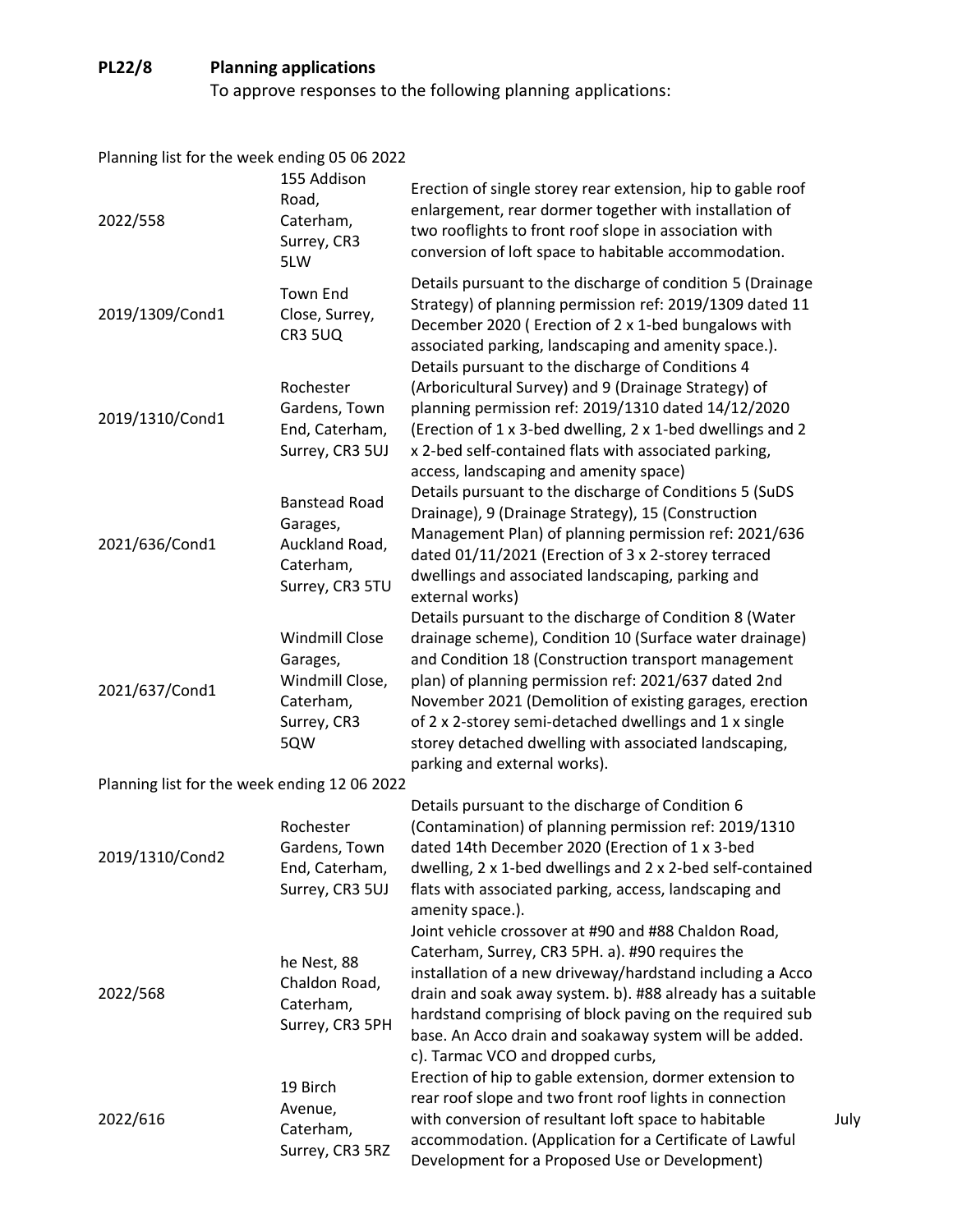### Planning list for the week ending 19 06 2022

| 2022/583 | 1 Money<br>Avenue,                             | Making two separate main entrances each for already |  |
|----------|------------------------------------------------|-----------------------------------------------------|--|
|          | Caterham,<br>Surrey, CR3 5TH<br>66 Eldon Road, | approved two flats ground floor and first floor.    |  |
| 2022/634 | Caterham,<br>Surrey, CR3 5JR<br>61 Eldon Road, | Erection of single storey side extension            |  |
| 2022/656 | Caterham,<br>Surrey, CR3 5JT                   | Erection of single storey side extension.           |  |